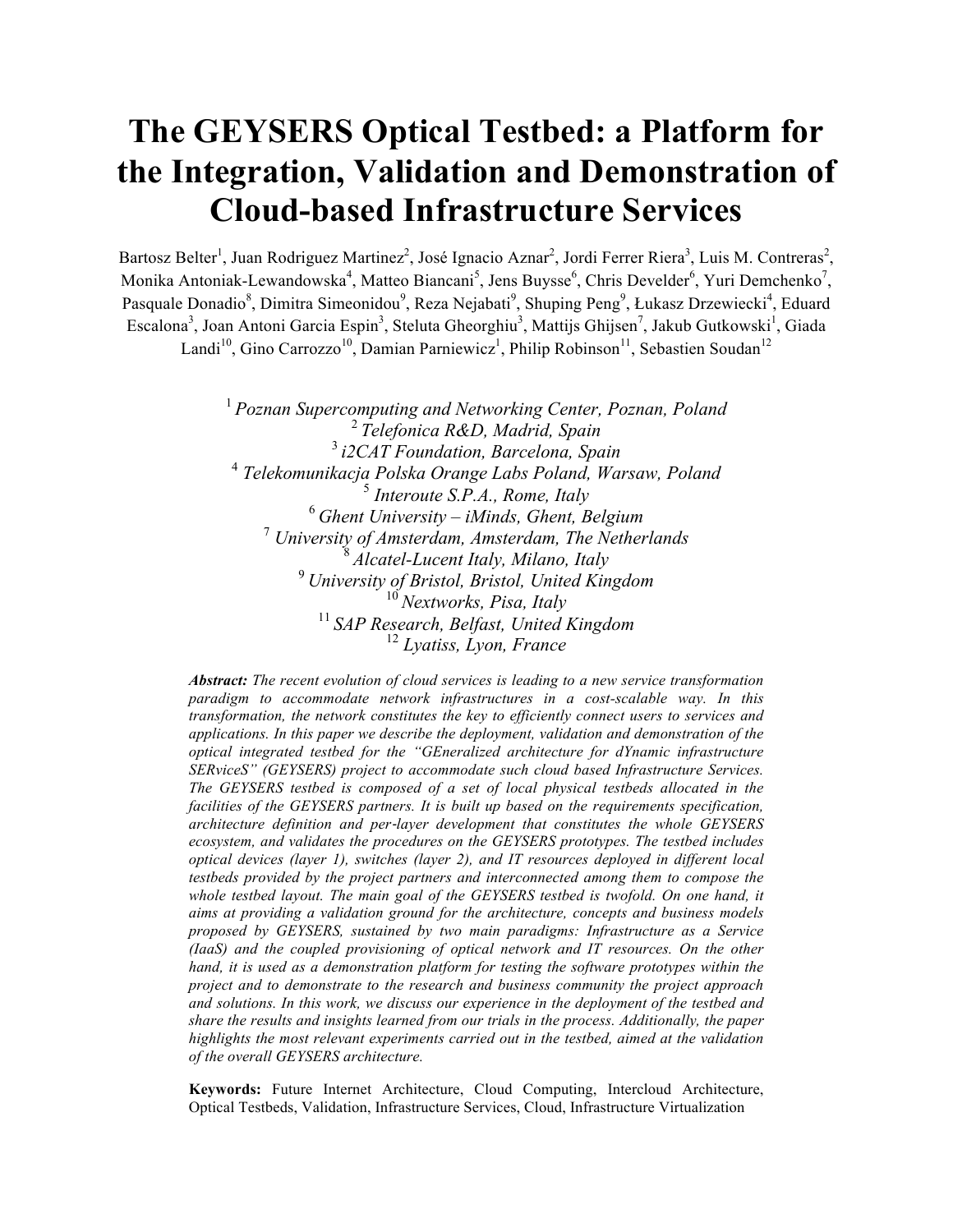# **1. Introduction**

The current development of cloud computing technologies not only demonstrates an emerging trend towards the integration of cloud based infrastructure services through new inter-cloud and hybrid models, architectures and integration tools. It also supports the provisioning of a common/interoperable environment for migrating existing infrastructures and services to virtualised cloud-based architectures [1][2].

Enhanced Cloud Computing services such as Infrastructure as a Service (IaaS), Platform as a Service (PaaS) or Software as a Service (SaaS) require the dynamic allocation and virtualization of hardware and software elements in order to optimize resource utilization [3][4]. These requirements stretch the communication network and protocols, especially when cloud facilities (e.g., Data Centres (DCs)) are interconnected through the Internet. Moreover, there is a need to support these services with enhanced network resource provisioning mechanisms in a cost-effective scalable and dynamic way [5]. Finally, bandwidth requirements [9] and computing capacity for future applications will stress and exceed current network and IT infrastructure capabilities. Consequently, providers are facing the challenge to adapt their current infrastructure services provisioning models.

The ability to evolve both Cloud environments and IT and network resources to meet these challenges is crucial for a successful integration of cloud-based services and represents a current milestone in evolutional computing and communication technologies. This does not only pertain to technical issues, but also drives new business opportunities for Telecom providers. For instance, enterprise oriented cloud usage scenarios already demand combined computing and network resource provisioning [6]. This implies issues such as low latency, guaranteed bandwidth, application-centric management, security service consistency and energy efficiency [7]. The combined cloud and network resource provisioning requires that a number of services and control systems interoperate at different stages of the whole provisioning process [8].

In general, cloud based applications operate as regular applications, in particular using modern Service Oriented Architecture (SOA) Web Services platforms for services and applications integration. However, their composition and integration into distributed multi-domain, multi-provider heterogeneous cloud based infrastructure will require a number of new/additional functionalities, services and protocols to manage their provisioning and operation [10][11]. Development of such new functionalities motivates the creation of a new type of testbeds that would allow experimenting with the different components of inter-cloud infrastructures, integrating traditional and cloud based IT resources and providing controllable (and configurable) network services.

In this paper, we present a multi-domain testbed with the key target of providing a multipurpose environment for testing and validating cloud-oriented technologies for provisioning of complex infrastructure on-demand services, comprising cloud-based and traditional compute, storage and network resources. Additionally the testbed provides a reference model for the Cloud Carrier functional/operational model and cloud Network as a Service (NaaS) model, whose goal is to implement a manageable network infrastructure for inter-cloud integration as proposed in the NIST Cloud Computing Reference Architecture (CCRA) [1]. The GEYSERS testbed is mostly composed of optical equipment provided by the project partners, since the primary focus of the GEYSERS project research and development is on the service operation procedures for optical infrastructures. However, the adoption of the GEYSERS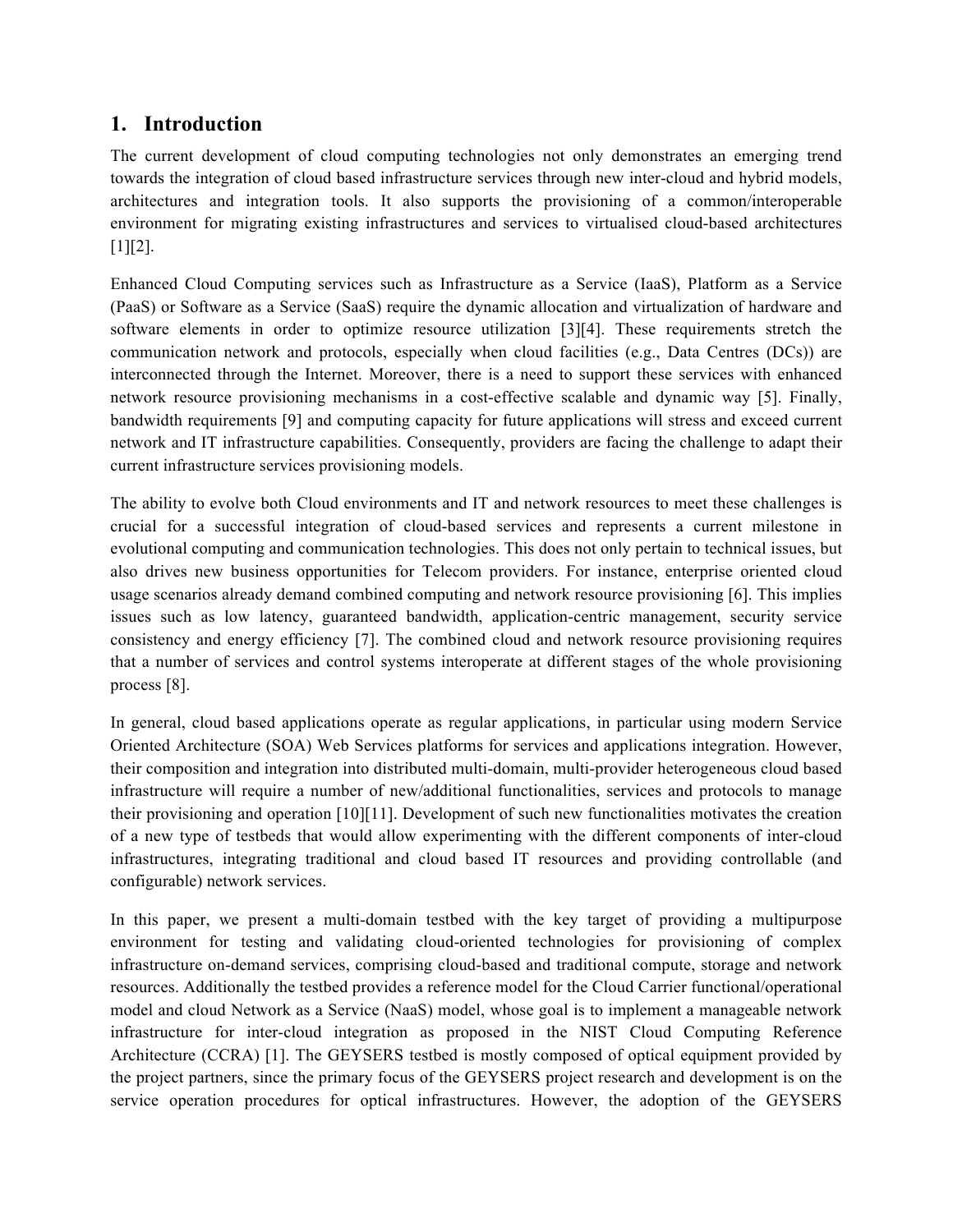architecture is not limited to optical technologies; a wider evaluation of the GEYSERS architecture and the proposed solutions allows assuming that the architecture is capable of introducing any circuit-oriented networking technology. The work also presents the rationale for building the testbed and details capabilities of each local site, as a part of the whole validation environment. Finally, the paper also highlights the most relevant experiments carried out in the testbed, aimed at the validation of the overall GEYSERS architecture.

The remainder of the paper is organized as follows: Section 2 briefly presents the project's innovative architecture, built over three layers which lead to the newly defined business roles: owner of the physical infrastructure, owner of the virtual infrastructure and operator of the virtual infrastructure. Then, the global project testbed is described in Section 3. This testbed is constructed by interconnecting local testbeds provided by most of the project partners that are geographically distributed over seven European countries. GEYSERS procedures, experiments and demonstrators are described in Section 4, which provides a clear idea on the benefits that GEYSERS brings through different business models. The paper is concluded in Section 5.

# **2. New Future Internet architectures – the GEYSERS approach**

The GEYSERS project proposes and explores a key innovative architecture for cloud-oriented virtual infrastructure provisioning, capable of: (i) seamless and coordinated provisioning of virtual infrastructures composed of network and IT resources, and (ii) the end-to-end network service delivery that overcomes limitations of the network/domain segmentation. This is achieved by the adoption of the concepts of IaaS and service oriented networking, enabling infrastructure operators to offer new converged network and IT services as part of the underlying IaaS cloud infrastructure. On the one hand, the service-oriented paradigm and IaaS framework enable flexibility of infrastructure provisioning in terms of configuration, accessibility and availability for the user. On the other hand, the layer-based structure of the GEYSERS architecture enables separation of functional aspects of each of the entities involved in the converged service provisioning, from the service consumer to the physical ICT infrastructure.

# **2.1 An overview of the GEYSERS Architecture**

Figure 1 shows the layering structure of the GEYSERS architecture reference model. Each layer is responsible for the implementation of different functionalities covering full end-to-end service delivery from the service layer to the physical substrate. Central to the GEYSERS architecture and focus of the project are the enhanced Network Control Plane (NCP+), and the novel Logical Infrastructure Composition Layer (LICL). The Service Middleware Layer (SML) represents existing solutions for service management. At the lowest level, the Physical Infrastructure layer comprises network and IT resources from different Physical Infrastructure Providers. The different resources contained within the lowest level of the architecture depicted in Figure 1 consists of (i) optical network resources, both fiberand lambda-switching capable, located in the core networks, and (ii) IT resources dedicated to computing and storage tasks, located at the edges and interconnected among them through the high-capacity optical network devices.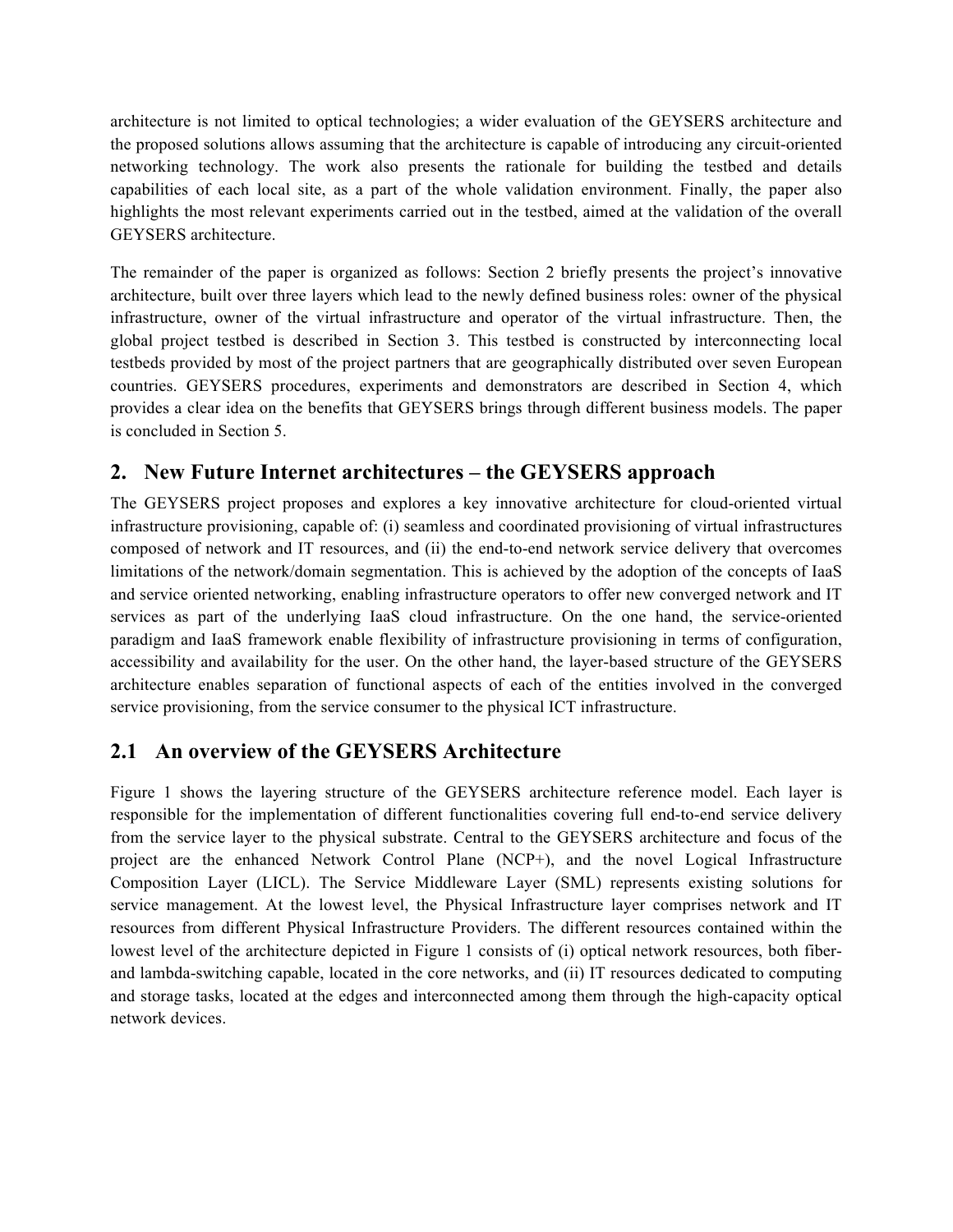

**Figure 1: GEYSERS architecture and related value chain roles.**

The LICL plays a crucial role in the GEYSERS architecture, as it is responsible for the planning and allocation of virtual infrastructures (VI) composed of virtualized network and IT resources (VR) [12]. On the one hand, the LICL is responsible for resource abstraction, resource publishing, VR creation and management, and VR operation. On the other hand, it also deals with VI creation, management and replanning. Figure 1 depicts the internal representation of the LICL, with several virtual infrastructures composed of different virtual resources – i.e, the green and orange boxes – representing virtualised partitions of the physical resources at the bottom level.

The NCP+ operates over virtual infrastructures composed by the LICL allowing virtual operators to offer on-demand and coupled provisioning of the IT resources and the transport network connectivity associated to IT services. The NCP+ designed in GEYSERS is an enhancement of the ASON (Automatic Switched Optical Network) / GMPLS (Generalized Multi-Protocol Label Switching) control plane, as it relies on newly defined extensions to the RSVP-TE signalling protocol and the OSPF-TE routing protocol. Figure 1 contains the representation of the different NCP+ controllers – green circles – deployed over a given set of virtual infrastructures at the NCP+ level. The NCP+ also includes a Path Computation Element (PCE+) for enhanced routing decisions on the virtualized optical network: the network service routing in GEYSERS NCP+ is obtained via an enhanced PCEP protocol and routing algorithms mix of Traffic Engineering policies for optical networks with energy-efficient heuristics [13]. The combined Network and IT Provisioning Service (NIPS) is performed through a service-to-network interface, called NIPS UNI. Over the NIPS UNI, the NCP+ offers functionalities for setup, modification and tear-down of enhanced transport network services (optionally combined with advance reservations), monitoring and cross-layer recovery and for the advertisement of IT resources from the SML. Details on the exact design of the NCP+ functions, services and GMPLS/PCE protocol extensions can be found in [14][15][16].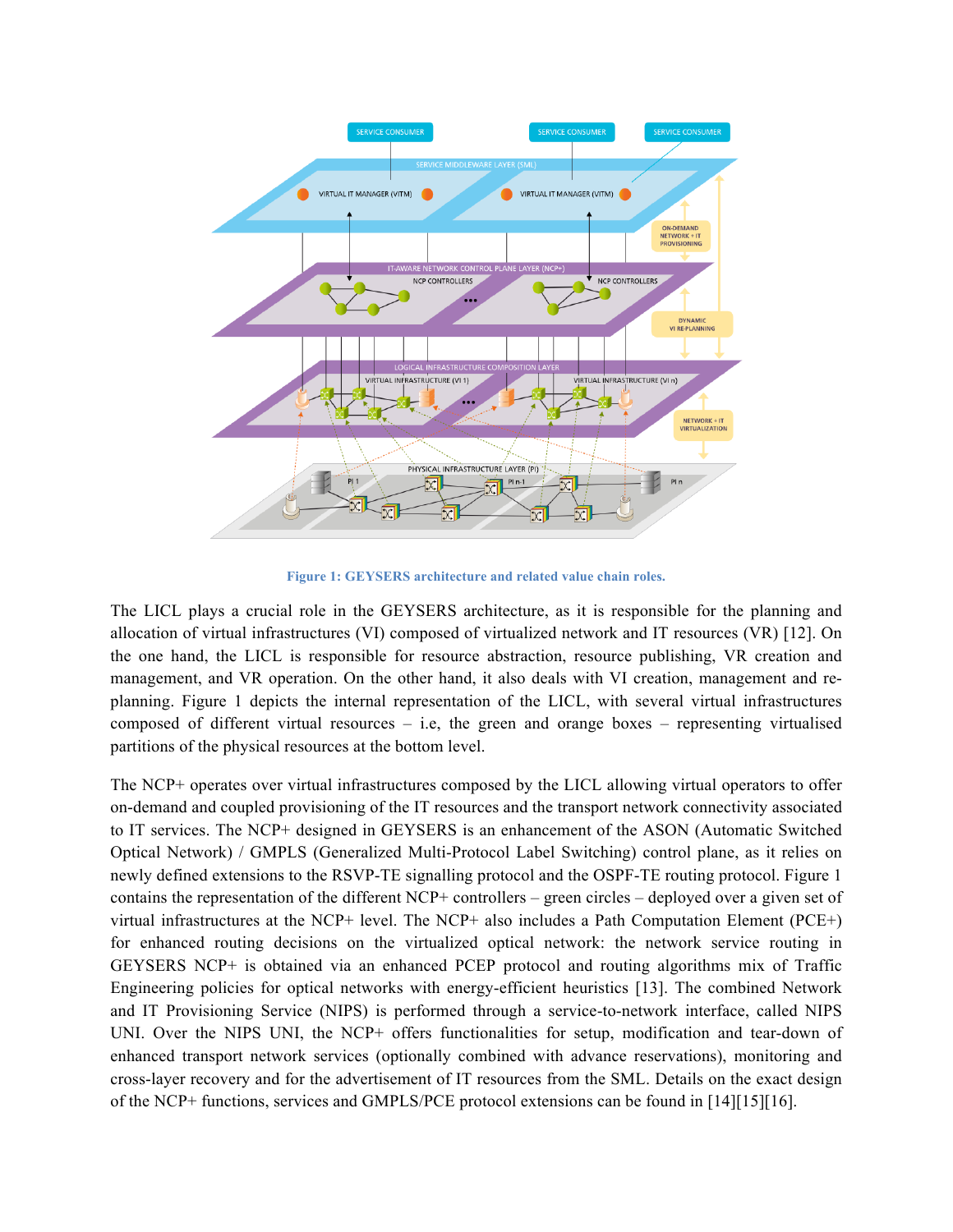Finally, the SML is a convergence layer for requesting and partially managing a customized virtual infrastructure for a specific application or market segment characterized by specific application needs such as processing, storage, memory, power and connectivity. The orange circles represented in the Figure 1 at the SML level comprise the different Virtual IT Managers of the SML devoted to manage the lifecycle of the virtual IT resources that are used by the different applications served by the SML. An application request at the SML includes constraints that either explicitly or implicitly state these needs. These constraints are the set of Service Level Objectives (SLOs) when the request is issued. They are reflected in the Service Level Agreements (SLAs) between providers and consumers once the resources are selected and provisioned through the NIPS service to handle the request [17]. The SLAs contain the performance invariants in terms of response times and load distribution. The SLAs are also used for scaling the computational and network resources of the virtual infrastructure provisioned through the LICL layer. In GEYSERS we defined the process of creating a service request and handling that request within a resource management infrastructure. A request therefore implicitly embodies an SLA. The changing status of handling such a request represents the handling and status of the SLA. Further details on the specifics of SLA management through the GEYSERS architecture can be found in [23].

# **2.2 GEYSERS business roles**

The GEYSERS layers enable the adoption of different roles according to the specific functionalities supported by the architecture, namely the Physical Infrastructure Provider (PIP), the Virtual Infrastructure Provider (VIP) and the Virtual Infrastructure Operator (VIO).

The PIP is the owner of the physical resources, i.e. both network (optical nodes and links) and IT resources (CPUs, storage and memory), typically associated with the carriers and telecom operators. By leasing virtual resources, a PIP is able to efficiently utilize its infrastructure and obtain an increased benefit from its rollout, thus achieving a faster return on investment.

The VIP is the infrastructure broker. It offers virtual infrastructures composed of virtual network and IT resources, possibly from several PIPs, according to the requirements of its clients. Being able to provide customized, on-demand virtual infrastructures, the VIP offers more attractive services and increases its competitiveness.

The VIO rents virtual infrastructures and offers unified services over dedicated infrastructures to the end users. This way, the VIO is able to reduce capital expenditure, operational costs and time-to-market. Moreover, the VIO can dynamically adjust the virtual infrastructure according to his needs, thus benefiting from a pay-as-you-grow model.

# **3. GEYSERS Future Internet Testbed**

In order to validate the GEYSERS architecture and prototypes, the project deployed a physical testbed infrastructure composed of administratively independent local testbeds. These local testbeds, provided by several project partners, are interconnected through GÉANT and National Research Education Networks (NRENs). In total, testbeds from seven countries (and ten partners) have been interconnected, including infrastructure across Belgium, France, Italy, Poland, Spain, the Netherlands and the United Kingdom (Figure 2).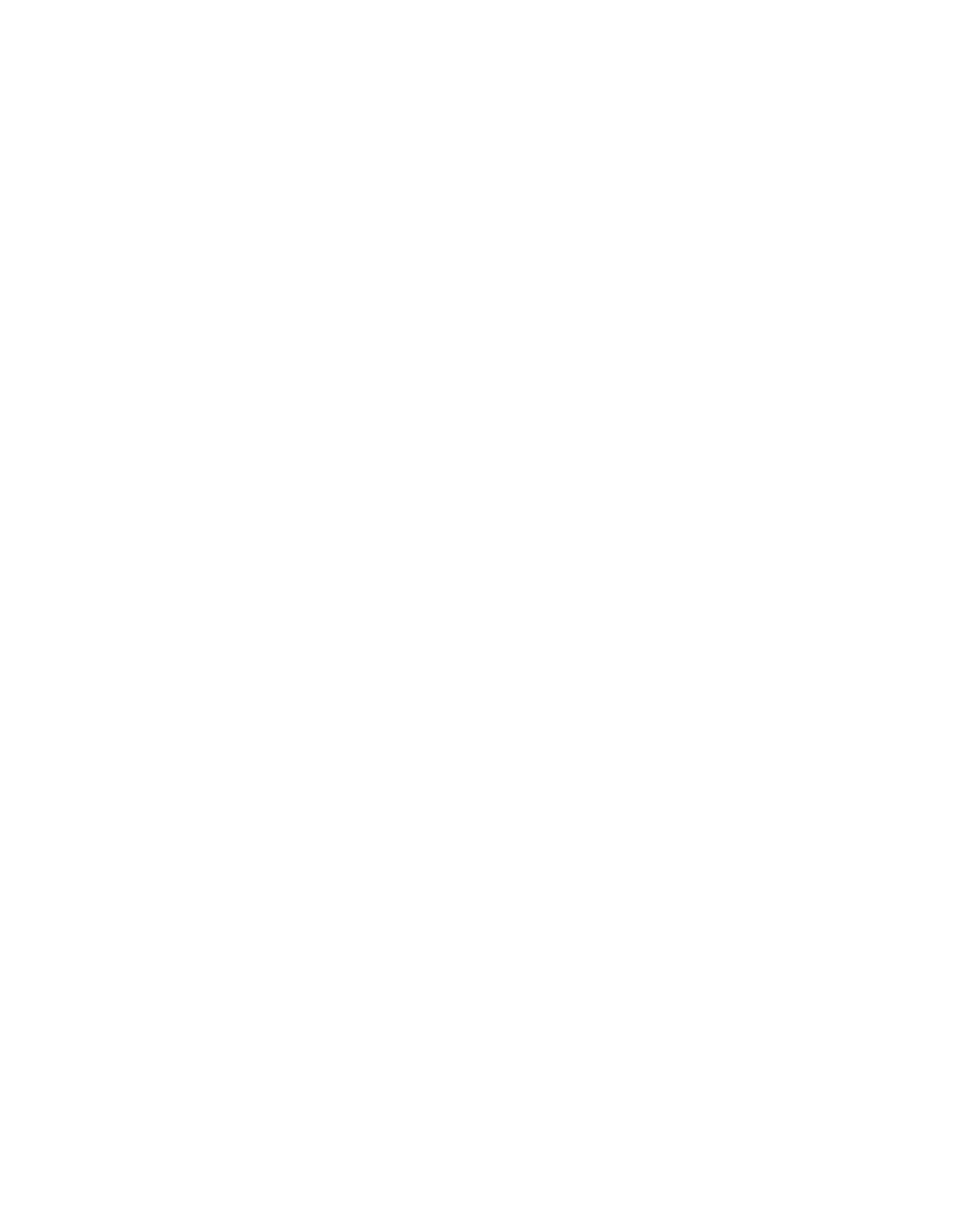machine image has been prepared with proper configuration files that are activated during the boot of the virtual machine. The configuration file is used to set a proper network configuration of the host being the gateway between the local and remote testbeds, and is based on static entries to the routing table of each host participating to the SCN network.

Additionally, in order to manage the GEYSERS stack remotely (for instance, during demonstrations) an OpenVPN server was installed at the SCN Main Router. Therefore, on each host that needs to communicate through the SCN, an OpenVPN client needs to be configured as well, with the proper credentials.

**Figure 6: The Control/Management Plane topology in the GEYSERS test- bed**

#### **3.4 Interconnectivity of IT resources to the network**

Typically, IT resources are located in data centres or warehouses connected to the backbone network infrastructure through a separate L2 or L3 supporting network. In the GEYSERS testbed, the virtualization of this separate network is out of scope of development and it is effectively carried out by the LICL using supporting software such as OpenNebula [22] and/or CloudWeaver [23] functionalities, with interfaces that also support the actual IT resource provisioning. In order for the virtual IT resources (Virtual Machines (VMs)) controlled by OpenNebula to be connected to the actual network infrastructures several requirements need to be met, starting from physical related ones (like connecting the servers to VLANtrunk enabled switches) and continuing with software requirements for the configuration of the servers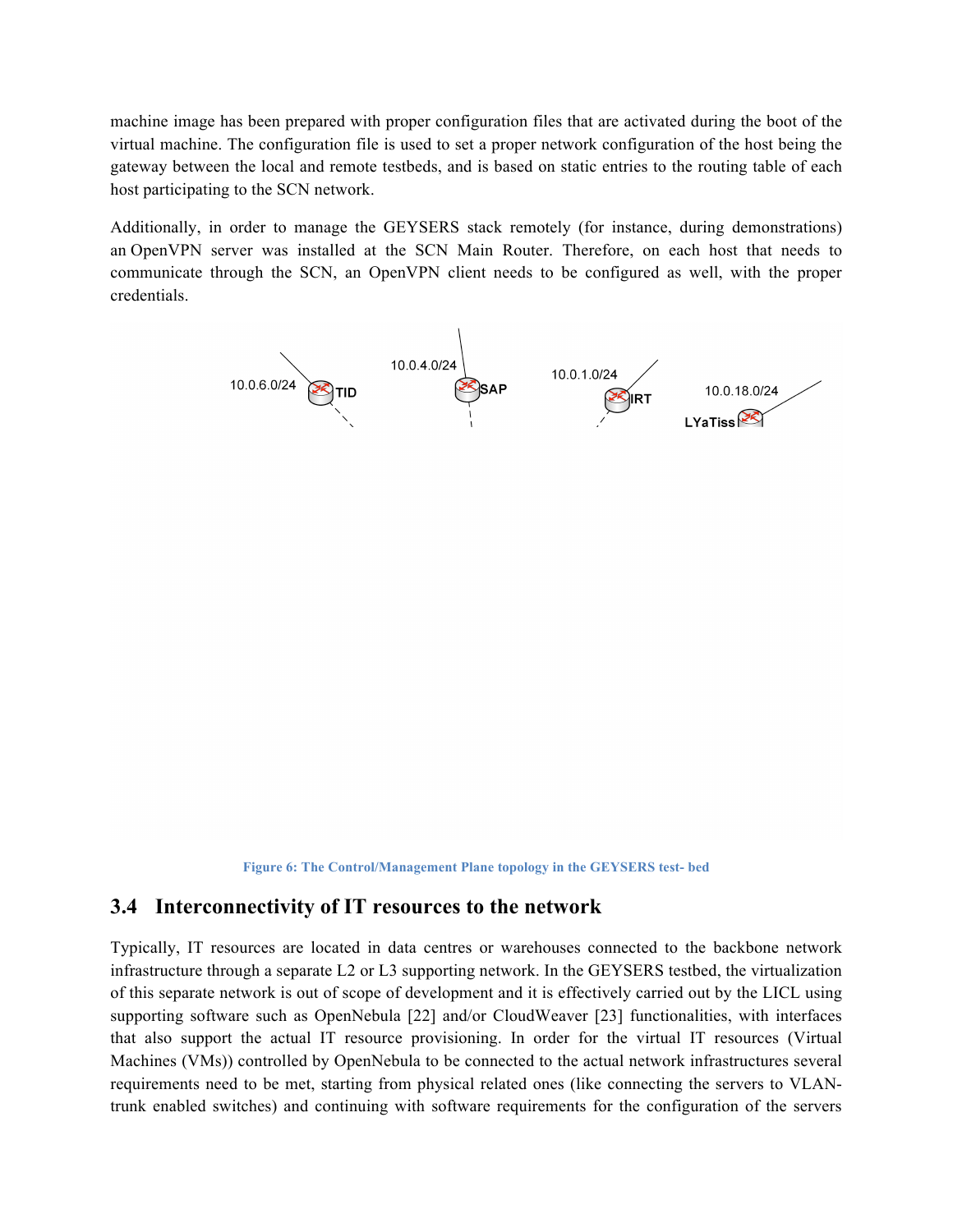which will be used for hosting the VMs. Figure 7 summarises how the VMs are actually connected to the physical network.



**Figure 7: VLAN enabled infrastructure across multiple switches**

- (1) Each switch used to connect VMs in a virtual infrastructure must be VLAN-trunk enabled.
- (2) Ports on a switch are tagged with VLAN Identifiers such that broadcast messages intended for specific VLANs are only sent to those ports.
- (3) Ports may be tagged for a single VLAN, enabling high isolation of network traffic and management broadcast messages.
- (4) Ports used for connecting switches must also be tagged with the respective VLAN Identifiers.
- (5) Only ports that are active in virtual infrastructures need to be enabled, unless used for non-VLAN traffic.
- (6) VMs are attached to virtual bridges via their virtual network interface (vNIC). Note that a VM may have multiple vNICs each connected to different virtual bridges, if the VM is to be connected to multiple VLANs.
- (7) VMs on the same physical host and VLAN share the same virtual bridge

Each VM uses at least one virtual network interface for connecting to a virtual network bridge. In case the virtual network bridge does not exist, OpenNebula will create one and attach it to a physical network interface tagged with a VLAN-ID. The OpenNebula Adapter ensures that for each logical resource a different VLAN-ID will be used, in this way assuring that the VMs belonging to the same virtual infrastructure will be able to communicate between them, but not with the VMs belonging to different virtual infrastructures.

As the IEEE 802.1q [24] mechanism is being used, certain configurations need to be performed on the servers hosting the VMs, such as installing the kernel module 802.1q and the *vconfig* package, and also allowing the user under which OpenNebula connects to execute *vconfig*, *brctl* and IP commands in the host. The physical switch to which the host is being connected must support VLAN-trunk protocol.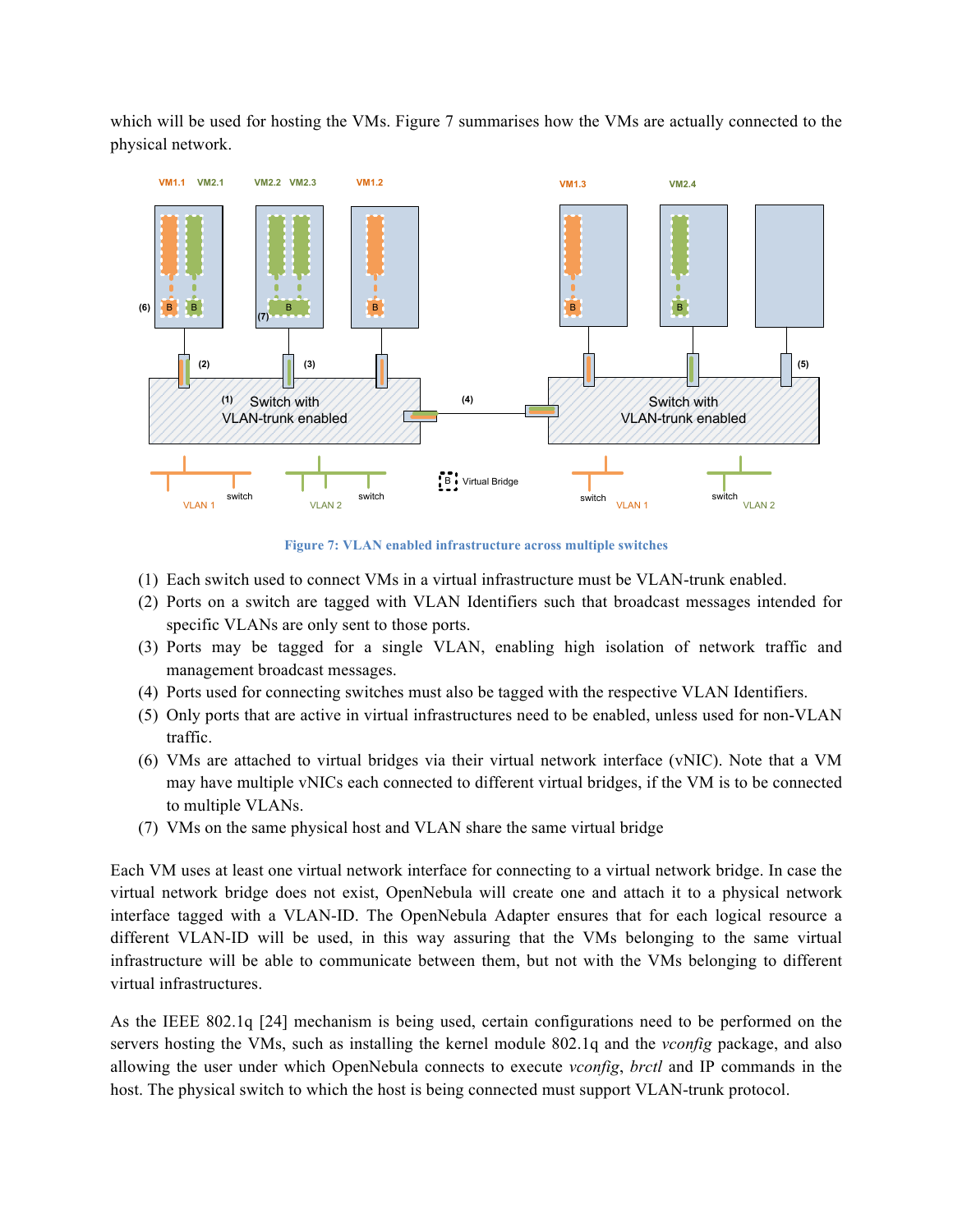Given the fact that one of the physical network interfaces in the hosts will be used for carrying VLANtagged traffic, it is recommended that at least two different network interfaces exist in hosts. The second one would permit remote management operations (e.g. configuration and monitoring), for example allowing the VM to connect to Internet (if desirable).

# **4. Experiments in the GEYSERS testbed**

The GEYSERS testbed hosts different kinds of experiments: (i) prototype integration, (ii) architecture validation, and (iii) demonstration. First, the integration of prototypes comprises validation and collaboration between particular prototypes as system components. This integration assures that specific overall system components are able to collaborate smoothly, and perform their tasks according to the expectations defined during the design and implementation processes. Second, an overall architecture and deployment validation of the system as a whole covers collaboration between all GEYSERS prototypes, network environments, and application layer. Finally, the testbed demonstrates prototypes features and operability to communities addressed by the GEYSERS project.

The integration of the GEYSERS architecture components on the testbed aims at showing its ability to jointly provision network and IT services on a real multi-site infrastructure, and its integration with current cloud-based infrastructure service provisioning technologies. The value of the GEYSERS approach is shown on the testbed using four demonstrators highlighting the benefits of GEYSERS architecture in real use cases. The experiments evaluate the model both for all the key technical dimensions and from the usage/business perspectives of the involved actors, focusing on different components and/or functionalities offered by the GEYSERS architecture.

- The focus of Demonstrator 1 is to demonstrate the LICL functionalities through the network virtualization service offered by an Infrastructure Provider to a Virtual Infrastructure Operator (VIO), and how the involved players interact. This scenario aims at achieving a better usage of the available resources through its virtualization, thus reducing the capital expenditure (CapEx) and operational costs (OpEx).
- Demonstrator 2 shows the on-demand provisioning of enhanced network connectivity services, tailored to the specific requirements of the applications, over a Virtual Infrastructure. The technical focus of this demonstrator is on the NCP+ functionalities that support the different types of specialized connectivity services that a VIO-N is able to provide to its customer (typically a VIO-IT).
- The objective of Demonstrator 3 is to dynamically adjust the available computing, storage and network resources for a cloud based Enterprise Information System (EIS) based on the demand from the users of the EIS. This demo illustrates methods of dynamic synchronized scaling of both IT infrastructure and network capacity. We assess the benefits for cost and overall "satisfaction" of the EIS provider's operational objectives, without disrupting the application user's service level objectives and experience.
- Demonstrator 4 focuses on the advanced network and IT management functionalities, with particular attention to network infrastructure re-planning. The virtual infrastructure re-planning service allows the VIO to request the modification, up- or down-scaling (e.g. upgrade of link capabilities, modification of network topology) of the leased virtual infrastructure in order to optimize the network resource utilization.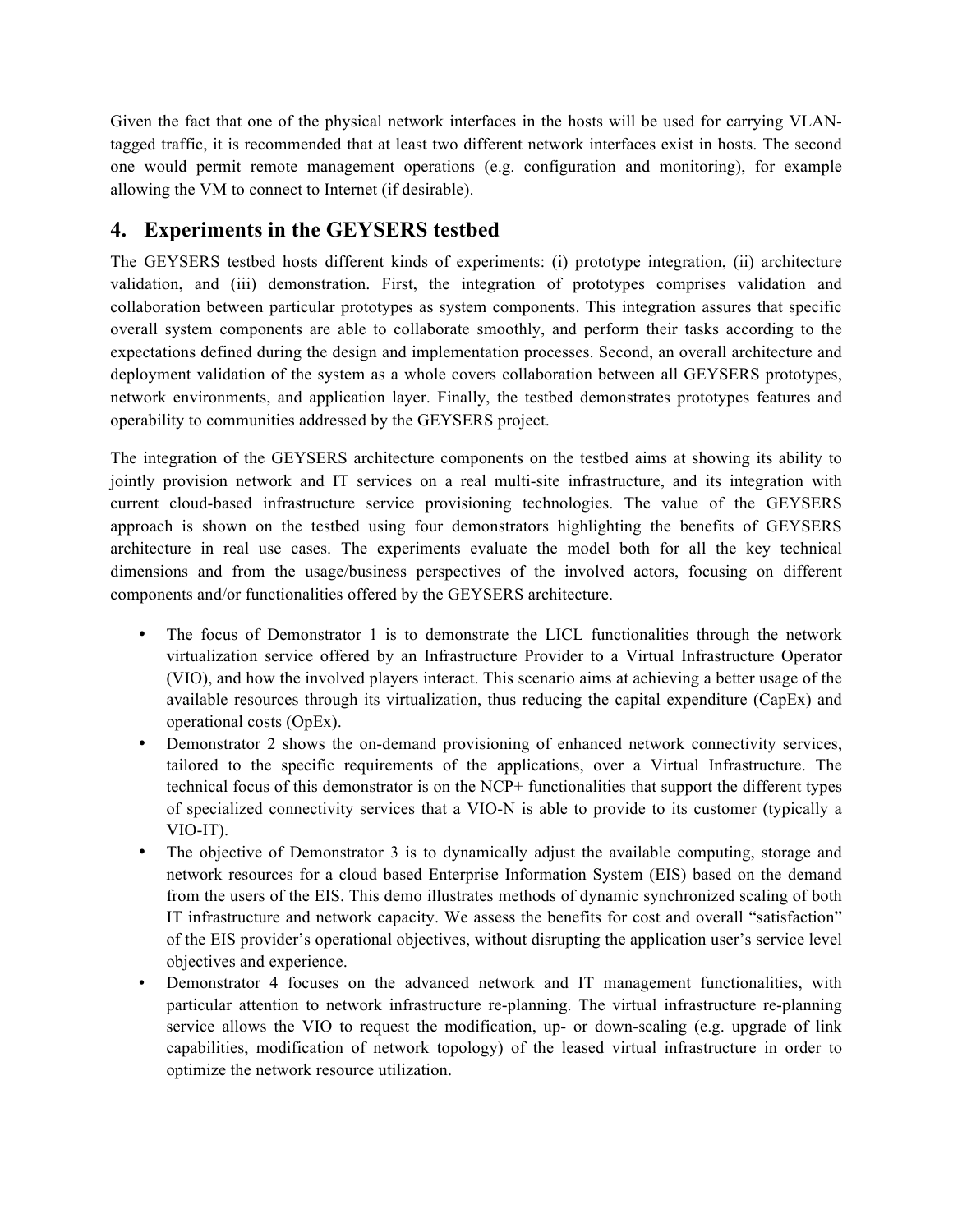# **4.1 Demonstrator 1: Virtual Infrastructures for Virtual Infrastructure Operators**

Demonstrator 1 shows the automatic provisioning process of virtual infrastructures in multi-domain scenarios. This demonstrator is based on two premises: (i) infrastructure owners would use virtualization to provide access to their physical infrastructures to third parties, thus making a better use of the available resources, and (ii) a VIO prefers to rent a part of a physical infrastructure (which in turn instantiates a virtual network) instead of deploying a network infrastructure on its own, thus reducing the capital expenditure and operational costs.

The main goal of Demonstrator 1 is to present the capabilities of the GEYSERS LICL. In a nutshell, the LICL supports virtualization of both, network and IT resources, and automatically provides virtual infrastructures by dynamically selecting and composing virtual resources pertaining to different infrastructure providers. The LICL offers the fundamental basis for the other layers from the GEYSERS architecture (i.e. NCP+ and SML) to provide enhanced services, adapted to the user's requirements. PIP, VIP and VIO roles are involved in the context of this demonstrator.



**Figure 8: Resources and roles in Demonstrator 1.**

Figure 8 depicts the physical infrastructure assigned for the demonstration and the involved GEYSERS roles. In this scenario, University of Bristol, i2CAT and PSNC play the role of PIPs and provide network resources for virtualization by deploying the lower-LICL and the CloudWeaver software. PSNC also assumes the role of VIP, and consequently also deploys the upper-LICL software.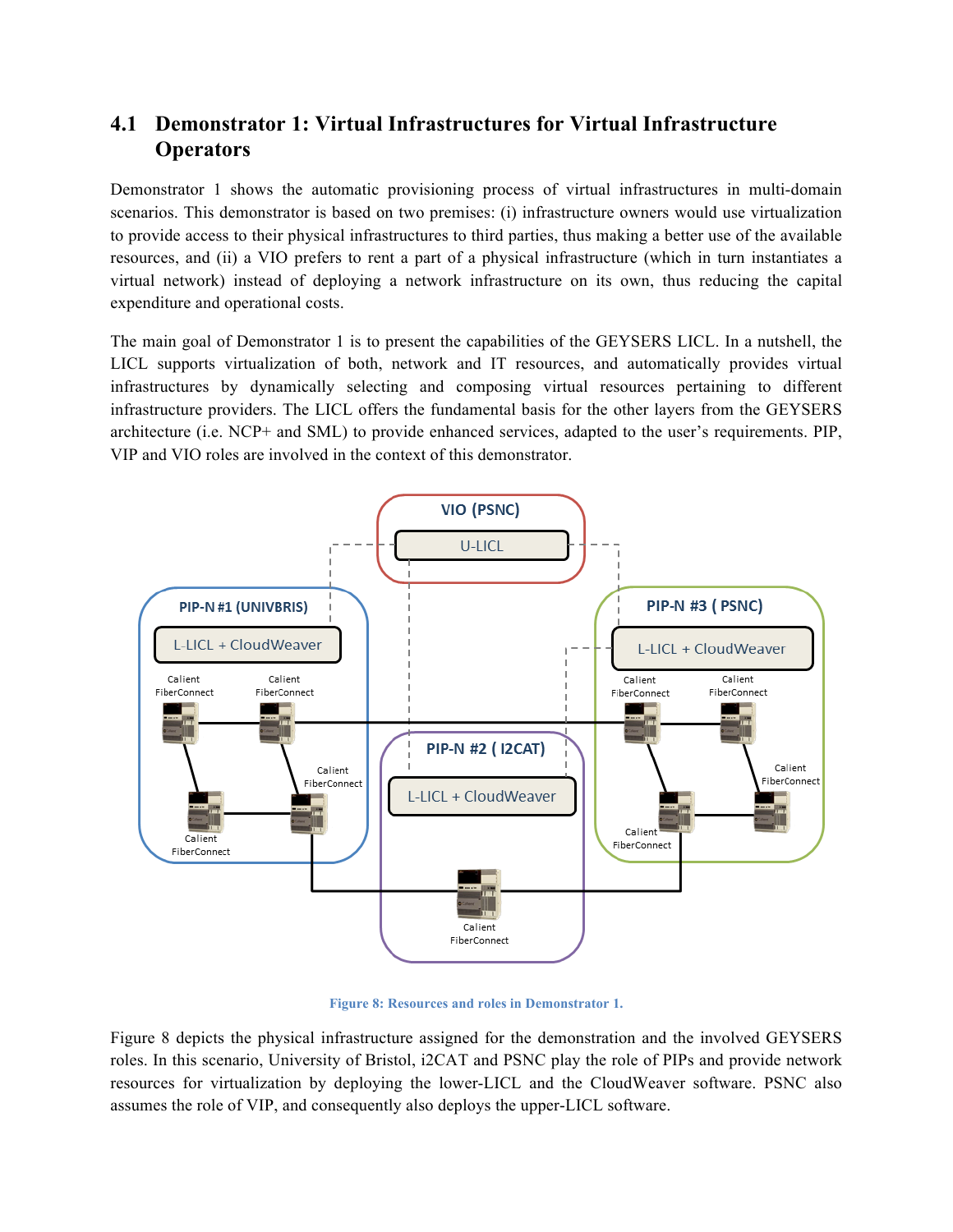This demonstrator has been implemented and successfully shown at FuNeMS held in Berlin in July 2012 [25]. During the demonstration, basic functionalities of the LICL have been shown, such as PIP registering physical resources with the lower-LICL, on-demand creation of a virtual infrastructure and its subsequent instantiation. Over the instantiated virtual infrastructure, cross-connections have been created and several ping operations have been executed between hosts attached to the infrastructure. Finally, the virtual infrastructure has been decommissioned and the resources have been released to the system, thus making them available for future use. Additionally, during the demonstration, the user interface provided by the CloudWeaver has been used to show the status of the resources allocated to the created virtual infrastructure.

## **4.2 Demonstrator 2: Anycast Networks in Virtual Infrastructures**

The second GEYSERS demonstrator is focused on the convergence and coordination between network and IT resource provisioning. In particular, this demonstrator shows the functionalities of the GEYSERS Network Control Plane (NCP+) to operate the virtual infrastructure through the interface exposed by the LICL and to provide enhanced network services in cooperation with the SML.

Beyond the unicast services traditionally offered by current network operators, this demonstrator shows new service paradigms where the network connectivity is dynamically adapted to the application requirements optimizing the combined allocation of the mixed set of resources (i.e. network and IT) composing the virtual infrastructure. This feature is enabled through the cross-layer cooperation between SML and NCP+, where the selection of the IT end-point is performed taking into account network conditions and cost, and is progressively delegated to the NCP+ in the anycast case. This concept allows the GEYSERS architecture to offer an integrated control of the end-to-end service along the different phases of its lifecycle, from its establishment to its deletion, supporting mechanisms for cross-layer recovery in case of accidental resource failures. This approach offers several benefits for both customers and providers. On one hand, the (virtual) network infrastructure operators will be able to optimize the utilization of their (leased) network by providing services specifically tailored to the dynamic requirements of their customers. On the other hand, customers such as cloud service providers will receive network services customized for the required QoS and resiliency guarantees at competitive cost, with opportunities to apply SLAs that can be dynamically updated following the changing requirements of their own businesses.

Figure 9 shows a Demonstrator 2 overview: the physical infrastructure is composed of network resources from the University of Bristol and PSNC testbeds and IT resources from the University of Bristol, TID and TP testbeds. In each one of these testbeds, representing the infrastructures owned by PIPs, the lower-LICL has been deployed to allow the virtualization of the resources. The TID testbed includes as well the upper-LICL components that provide the composition of the virtual infrastructure. This virtual infrastructure is then rented from the VIP, represented by TID, to the VIO. This role is represented by the University of Bristol, whose testbed has been consequently used to deploy the GEYSERS components related to Network Control Plane (NCP+), and is responsible for operating and providing the enhanced network services described above over the virtual infrastructure.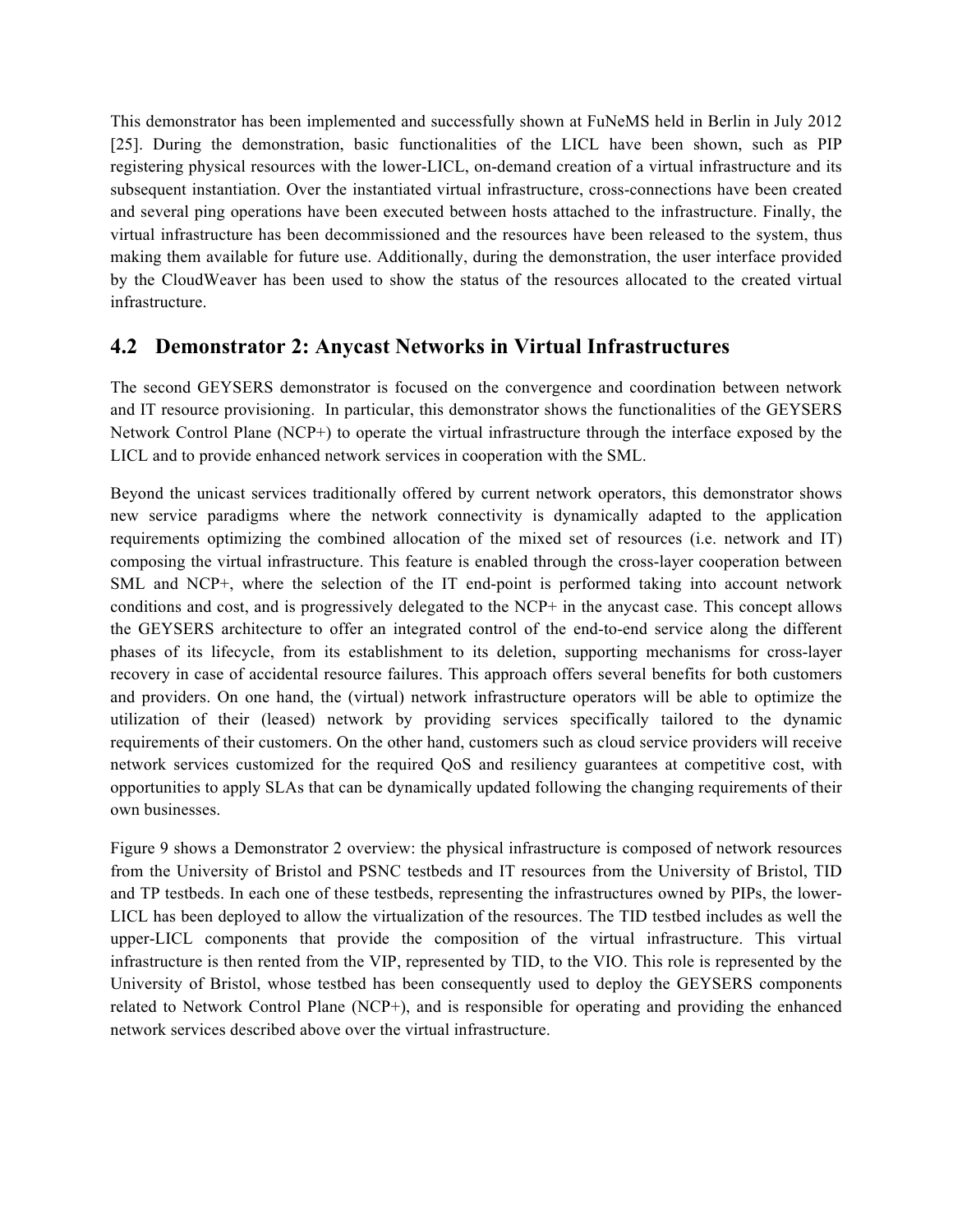

**Figure 9: Resources and roles in Demonstrator 2.**

As well as Demonstrator 1, an initial version of this demonstrator has been presented during the FuNeMS'12. In this event, we demonstrated the NCP+ procedures for the on-demand setup and tear-down of different types of connectivity services over a single-domain virtual infrastructure. In the unicast service, the traditional GMPLS and Path Calculation Element (PCE) [26] based functionalities of the NCP+ have been shown. This initial service, where network and IT resources are considered as separate entities and not jointly processed, contrasted with the most efficient scenario of the anycast services also demonstrated. In this case, the selection of the IT end-points is fully delegated to the NCP+ that is able to optimize the overall resource utilization, searching for storages/servers compliant with the description specified in the application requests and, at the same time, reachable through efficient network paths providing the required bandwidth. In this context, we showed the innovative procedures in support of IT advertisement mechanisms to make the NCP+ aware of the capabilities/availabilities in the resources located at the IT end-points, the RSVP-TE signalling extended for the control of the NIPS call and the NIPS path computation at the centralized PCE, with the anycast routing algorithms to jointly select the network and IT resources [16].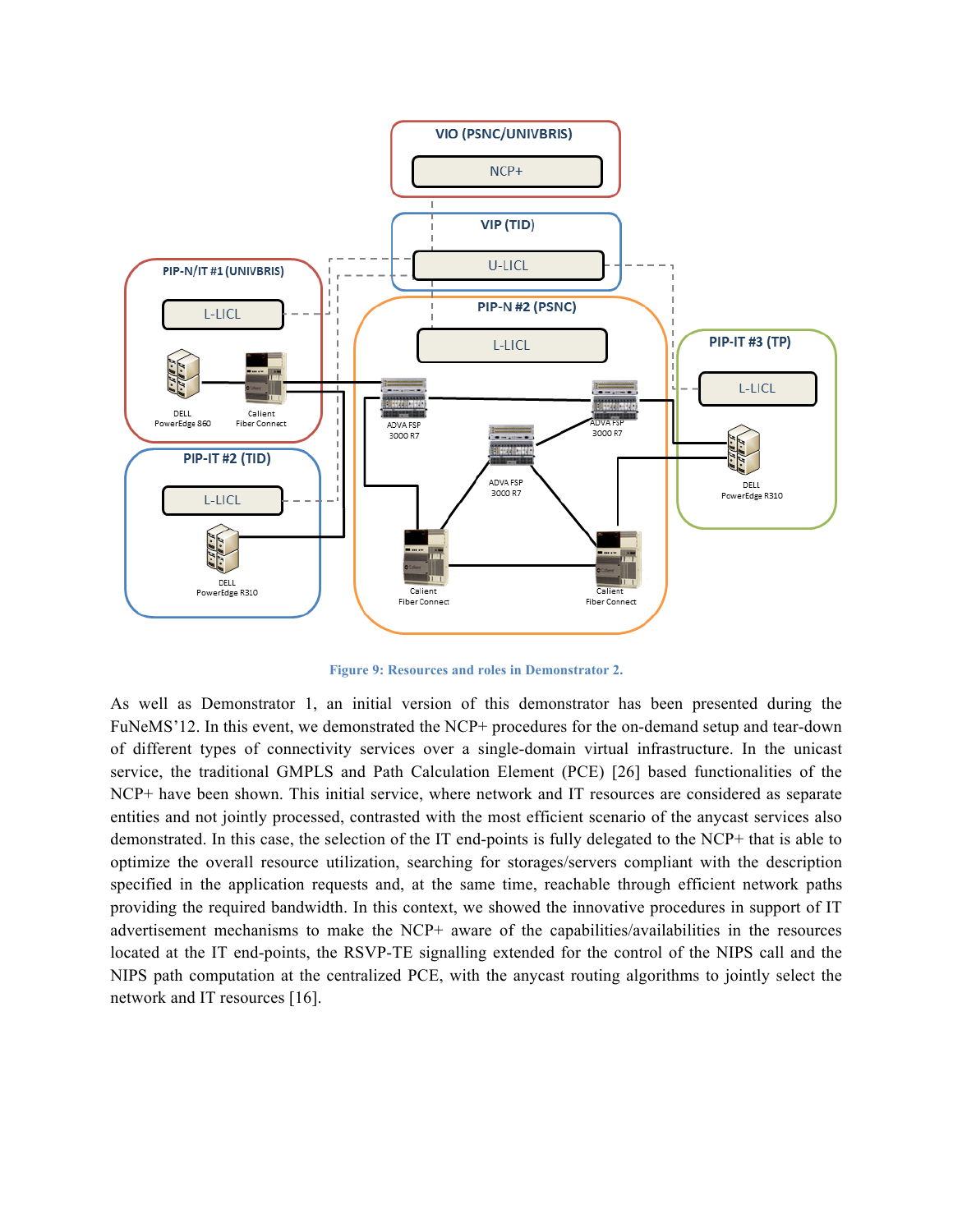## **4.3 Demonstrator 3: Cloud-based Enterprise Information Systems**

Demonstrator 3 shows the possibility and value of dynamically adjusting the computing, storage and network resources of a virtual infrastructure based on the needs of an Enterprise Information System (EIS) consuming it. Methods and mechanisms for dynamically synchronizing the scaling of IT infrastructure and network capacity are demonstrated. An EIS is a query-intensive application-server and database system that serves various concurrent users. In a dynamic EIS the number of users and frequency of queries changes, such that the network and resource demands change as well. The capacity of the network and servers involved should then reflect this demand without being over-provisioned. The number of EIS users is increased and decreased over time, as well as the frequency and size of the request payloads and transaction workloads executed concurrently. The implementation of EIS used is an emulator of workload and payload classes used to control this variation of concurrent users and transactions. An existing Online Transaction Processing (OLTP) benchmark is used as the basis for the workload representation.

The starting point for the demonstrator is the SML, which provides functionalities for accessing a virtual infrastructure and defining application-centric control rules. The demonstrator hence uses the entire GEYSERS stack in a top-down manner to achieve a decoupling of virtual infrastructure policy from the configuration of virtual and physical resources that compose it. The LICL is used to coordinate the actions resulting from the SML's rules, and to request the necessary changes to the underlying resources. The benefits for cost and overall "satisfaction" of the EIS provider's operational objectives, without disrupting the application users' service level objectives and experience are assessed.

Figure 10 shows the overall Demonstrator 3 picture. This demonstrator involves the VIO, VIP and PIP roles in the GEYSERS framework, but features the Application Provider (APP) role to initiate the interactions. SAP facilities trigger the APP requests access to a virtual infrastructure for hosting the EIS as a service, such that there is no need for the APP to own computational resources and high-speed network equipment on their premises, following the cloud computing model. The goal is for the APP to only focus on managing the Service Level Objectives (SLOs) of the EIS without having to directly manage the virtual infrastructure. TID and TP/UVA own the PIP-N and PIP-IT roles respectively, so that lower-LICL has been deployed in their facilities. TP acts also as a VIP and has deployed the upper-LICL. Finally, the VIO role is carried out by University of Amsterdam (UvA) which installed the SML.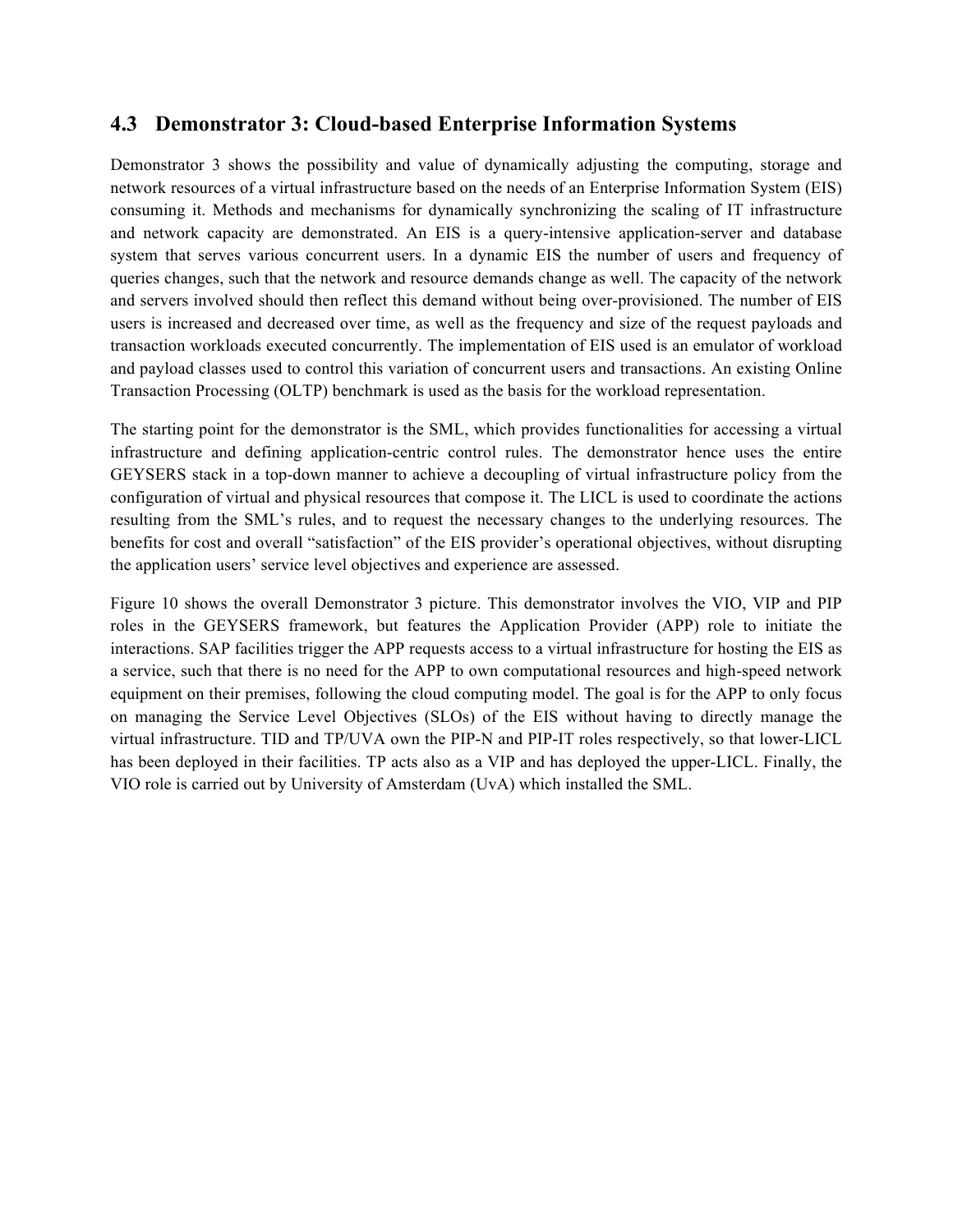

**Figure 10: Resources and roles in Demonstrator 3.**

The experiment is repeated for a number of iterations in three different configurations of the infrastructure. The first configuration is used to create a baseline with reliance on best-effort network and static configuration of infrastructure where there is no variation with load. The second configuration shows over-provisioned resources based on a calculation of the maximum set of resources that would be required. The load should hence never exceed the available resources, although there is excess available during periods of low load. Finally, the third configuration scales the virtual infrastructure resources according to a selected scaling algorithm.

# **4.4 Demonstrator 4: Advanced Virtual Infrastructure and Service Management – Dynamic Re-planning**

In GEYSERS, the resources of the virtual infrastructure can be dynamically acquired and released through a set of mechanisms exposed by the LICL. This feature is fully exploited by the enhanced NCP, which is able to analyze the current network utilization and re-plan the underlying infrastructure by invoking a dynamic re-planning mechanism provided by the LICL during the operational phases. The virtual resources can be up- or downgraded according to the current traffic load and the service requests that are expected in the immediate future, allowing the operators to efficiently guarantee the network performance required by the active IT services and, at the same time, optimizing the resource utilization over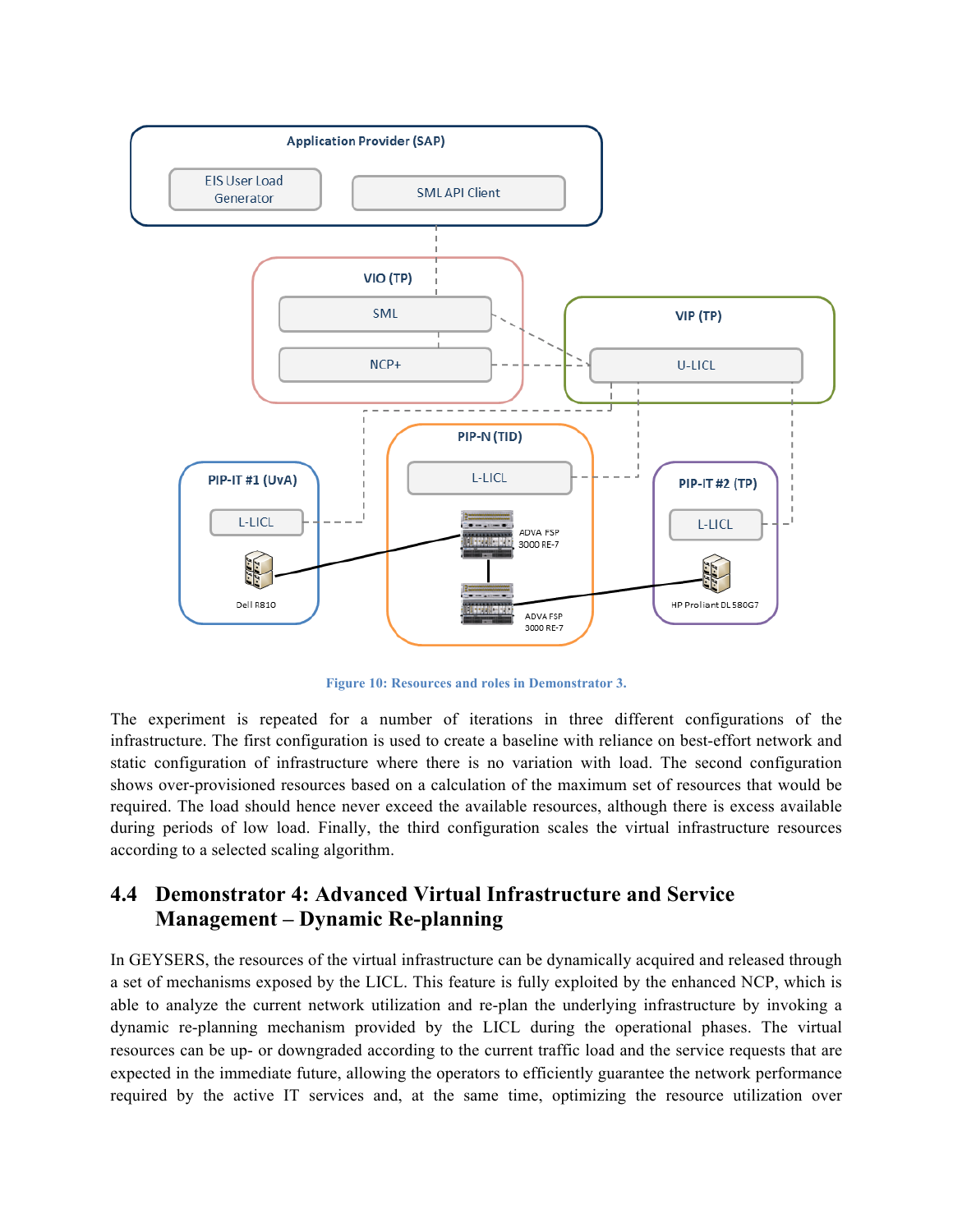the medium and long term. The VIP provides the dynamic virtual infrastructure re-planning service. The VIO, which is the client of this service, is in charge of requesting any modification of the rented infrastructure at any time. This capability allows all involved actors to apply the pay-as-you-grow model, allowing the virtual operator to avoid large initial investments (by requesting a VI with a limited size) and progressively rent additional resources to cope with growing business.

Demonstrator 4 depends on two main GEYSERS architecture components: upper-LICL and NCP+. VIP deploys the upper-LICL to provide virtual infrastructure management capabilities. The virtual network replanning functionalities are offered by upper-LICL software in a form of web service and are consumed by the NCP+. The NCP+ allows fully dynamic or manual triggering of re-planning actions as well as adaptation to dynamic infrastructure changes. NCP+ is deployed by the VIO.

The Demonstrator 4 evaluates and compares manual and dynamic methods for the VI re-planning, by providing usage examples for both of them. The dynamic re-planning is triggered automatically by the NCP+, which contains internal logic for analysing overall network utilization. On the other hand, manual re-planning is triggered by the VIO network administrator, who would like to make required modifications to an already deployed rented virtual infrastructure. It must be noted that re-planning can be triggered manually but it is typically assumed to be performed fully automatically by the upper-LICL software.

Figure 11 presents the organizational structure of this demonstrator and roles performed by organizations participating in the Demonstrator 4. Additionally, GEYSERS software elements installed within each of the organizations and physical infrastructure are present (hardware equipment and data links).



**Figure 11: Resources and roles in Demonstrator 4.**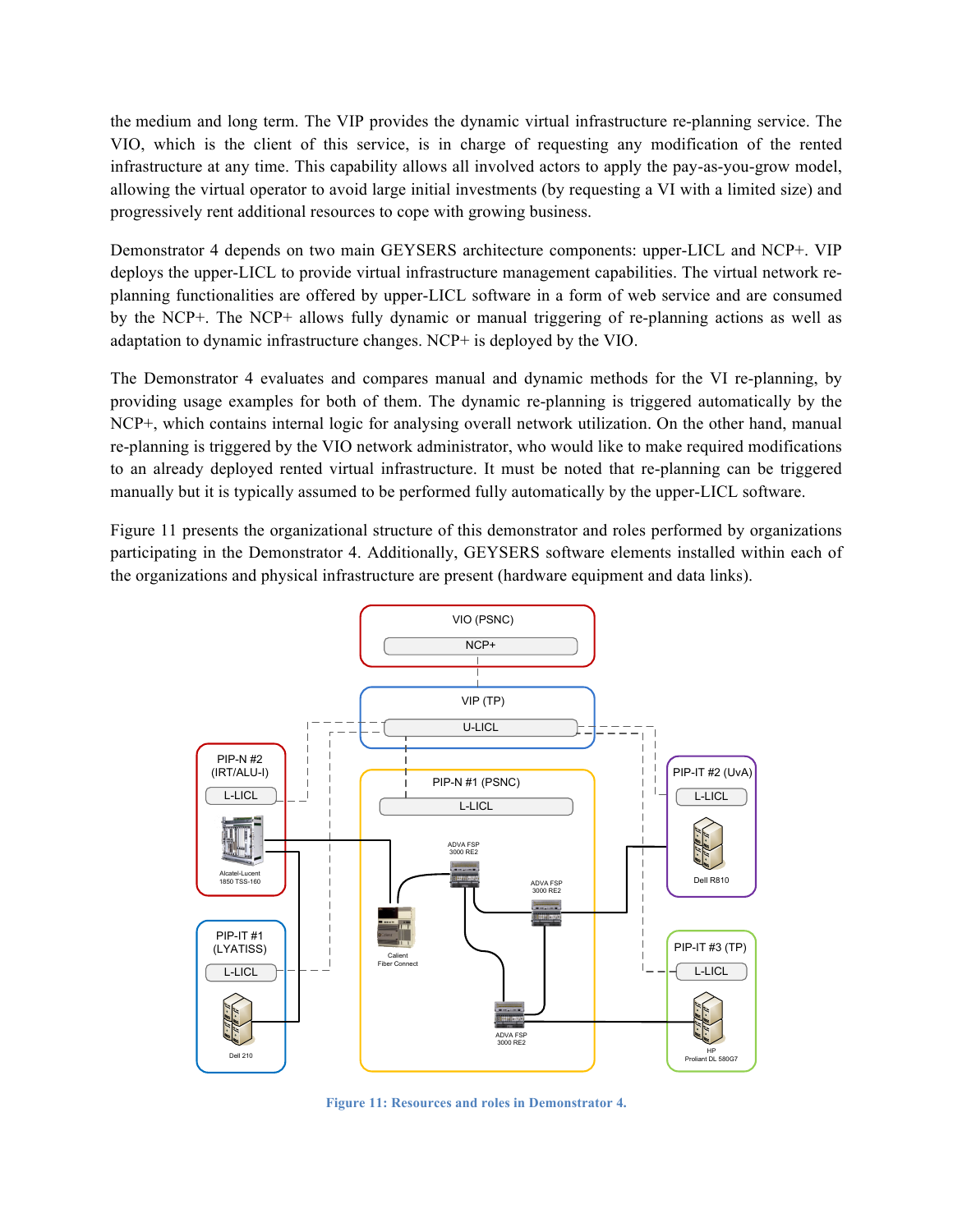As depicted in Figure 11, physical resources installed for the Demonstrator 4 are provided by five independent organizations participating in the GEYSERS project. All these organizations perform the role of Physical Infrastructure Providers (PIPs) and deploy the lower-LICL software. Two of them are managing network infrastructure as the PIP-N. The rest are managing IT infrastructure as PIP-IT. Using the lower-LICL software they offer a part of managed physical infrastructure to the Virtual Infrastructure Provider (VIP). In this Demonstrator, TP is performing the role of VIP and deploys the upper-LICL software, and it is responsible for creating a single virtual infrastructure composed of logical resources offered by all five PIPs. Finally, PSNC is using a given virtual infrastructure as VIO and deploys an enhanced Network Control Plane (NCP+).

# **5. Conclusions**

The GEYSERS project provides a novel approach to provisioning virtual infrastructures for the cloud based applications and services that may in general include multiple providers with heterogeneous service platforms distributed over multiple geographical locations and independent administrative domains. By introducing a minimal processing overhead and a completely new service model, a majority of new possibilities becomes available. These include, but are not limited to:

- Faster service provisioning the process of cloud infrastructure establishment is a real on-demand service and can be achieved within minutes. Users do not have to deal with multiple network and IT providers independently. Instead, users receive a simple and straightforward interface in order to jointly provision both network and IT resources.
- Offered services better fit needs the GEYSERS architecture can establish services based on requirements, assuring sufficient quality of experience while minimizing resource usage.
- Services can be dynamically adjusted any time during operation of services the Virtual Infrastructure can be re-planned to follow variable user requirements.
- The GEYSERS architecture offers not just network connectivity, but an entirely independent and adaptive optical infrastructure set-up just for end-user tasks without requiring consumers to purchase and deploy any equipment on their own.

The testbed deployed by all involved partners closely mimics the typical scenario with inter-cloud multiprovider heterogeneous infrastructure services integration, which requires dedicated network infrastructure provisioning optimised for the given resources availability, distribution and ownership. First, the whole test network is owned by multiple independent parties (i.e. different project partners). This fact is very important from the business point of view because resource ownership boundaries become highly problematic to users desiring connectivity between two geographically distant locations. Moreover, the testbed spans the whole Europe continent, and as such very closely simulates all the potential transmission problems. Additionally, the GEYSERS testbed uses equipment manufactured by a variety of vendors and therefore gives great opportunity to perform interoperability tests among heterogeneous devices.

The current GEYSERS testbed and validation scenarios have been influenced by several factors. First of all, the novel concept proposed by GEYSERS needs to be well introduced to the wider network and IT community to gain greater interest, which can potentially result in commercial deployments in the future. A second factor is the need to validate the overall concept in practice in order to identify any potential concept weaknesses. Moreover, the GEYSERS infrastructure relies on several components such as the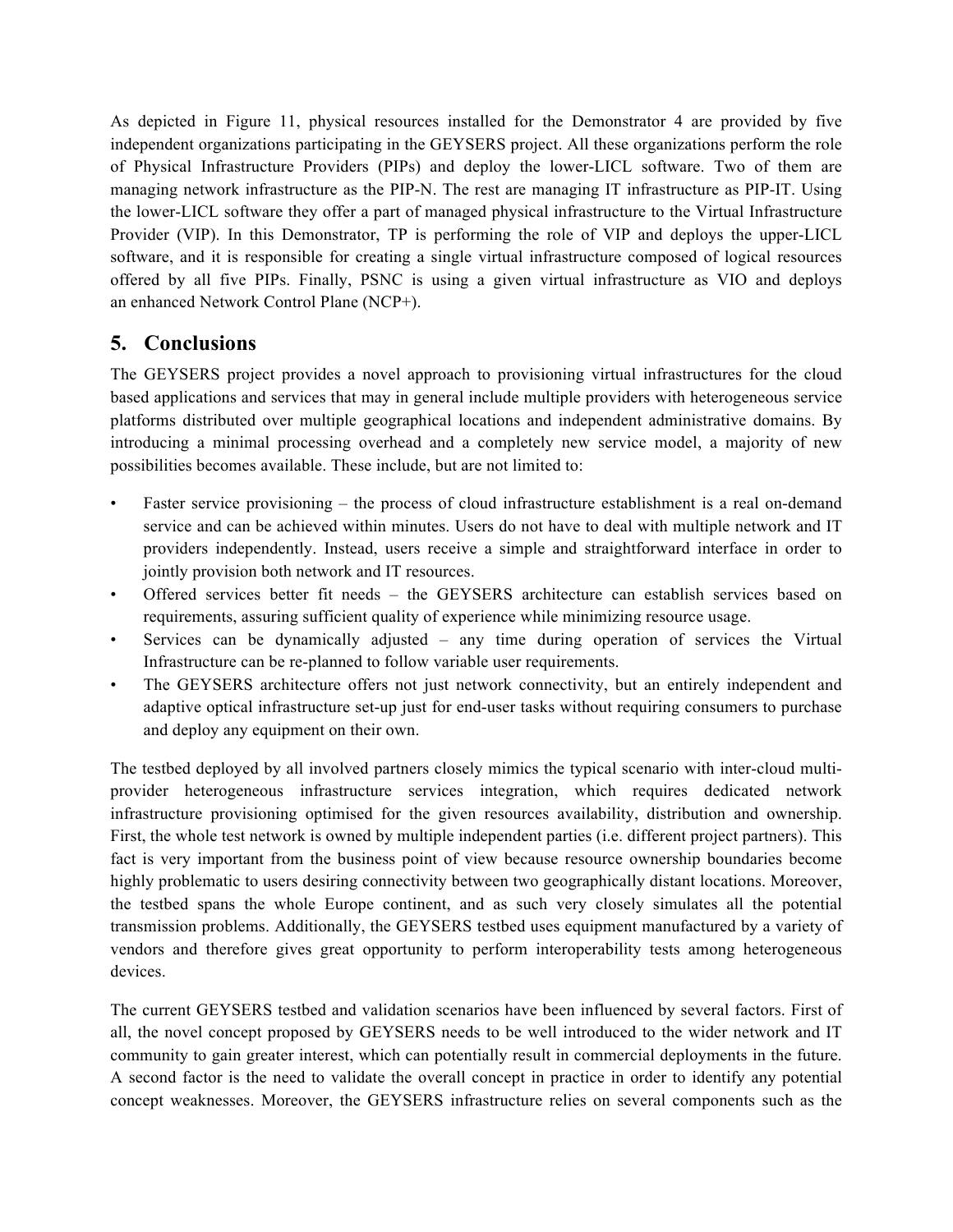LICL, SML and NCP+, which either are extensions to existing protocols or entirely new elements that also need to be validated. The scope of GEYSERS demonstrators has been especially chosen to ease the testing process and allow verification of abovementioned components in a step-by-step manner. All demonstrators have been designed to demonstrate the role of each introduced layer within the GEYSERS architecture, to target different business and research communities.

The four demonstrators described in this paper have been executed in a testing environment in order to validate the GEYSERS architecture in real, networking conditions. The experiments have been executed following a detailed test plan prepared in a form of test cards, to verify a set of features of each GEYSERS component developed within the project.

The future operation of the testbed will provide an experimental platform for developing Intercloud Control and Management Plane and Intercloud Operational Framework [29]. It will also be valid for experimenting with the new dynamic trust management and scalable access control policy deployment initially proposed in the GEYSERS project [30]. Further research is being conducted on the SLA based infrastructure resources provisioning following the initial results presented in [27].

#### **Acknowledgements**

The work described in this paper has been partially founded by the GEYSERS project (http://www.geysers.eu), funded by the European Commission's Seventh Framework Programme (FP7/2007-2013) under grant agreement n. 248657.

#### **References**

- [1] NIST SP 800-145, "A NIST definition of cloud computing", [online] Available: http://csrc.nist.gov/publications/nistpubs/800-145/SP800-145.pdf, September 2011
- [2] NIST SP 500-292, Cloud Computing Reference Architecture, v1.0. [Online] http://collaborate.nist.gov/twiki-cloudcomputing/pub/CloudComputing/ReferenceArchitectureTaxonomy/NIST\_SP\_500-292\_-\_090611.pdf September, 2011
- [3] Baun, C., Kunze, M., Nimis, J., Tai. S., Cloud Computing: Web-Based Dynamic IT Services. ISBN 978-3-642-20916-1. Springer-Verlag Berlin Heidelberg, 2011
- [4] Hao, F., Lakshman, T. V., Mukherjee, S., Song, H., Enhancing dynamic cloud-based services using network virtualization. Computer Communication Review 40(1): 67-74 (2010)
- [5] Luis M. Contreras, Víctor López, Óscar González, Alejandro Tovar, Fernando Muñoz, Amanda Azañón, Juan P. Fernández-Palacios, Jesús Folgueira, "Towards Cloud-Ready Transport Networks", IEEE Communication Magazine, vol . 50, no. 9, pp. 48-55, September 2012
- [6] C. Develder, M. De Leenheer, B. Dhoedt, M. Pickavet, D. Colle, F. De Turck and P. Demeester, "Optical networks for grid and cloud computing applications", Proc. IEEE, Vol. 100, No. 5, May 2012, pp. 1149-1167. doi:10.1109/JPROC.2011.2179629
- [7] O. Zhang, L. Cheng, and R. Boutaba, "Cloud computing: state-of-the-art and research challenges", Internet Serv Appl, vol. 1, no. 1, pp. 7–18, May 2010.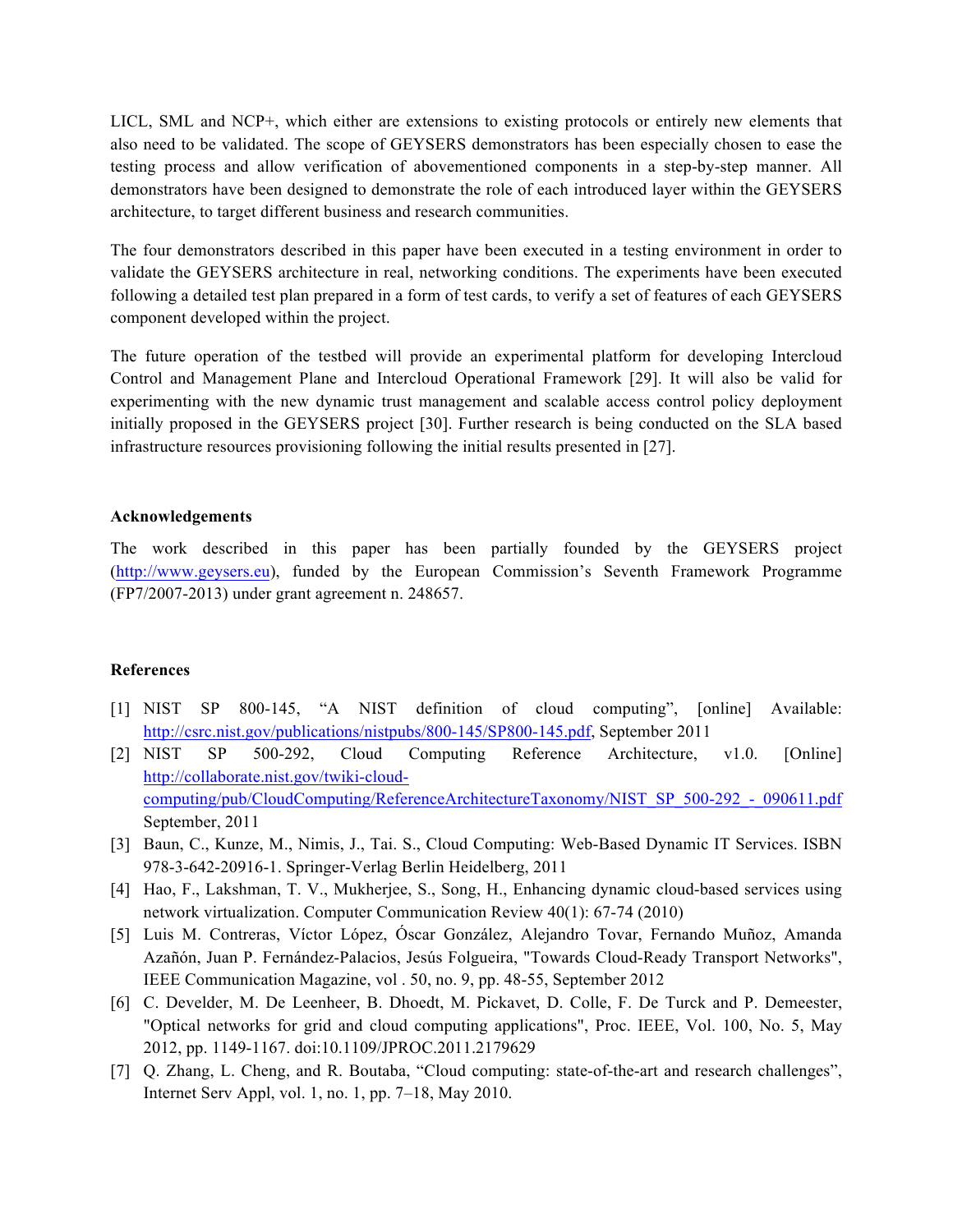- [8] A. J. Ferrer, F. Hernández, J. Tordsson, E. Elmroth, A. Ali-Eldin, C. Zsigri, R. Sirvent, J. Guitart, R. M. Badia, K. Djemame, W. Ziegler, T. Dimitrakos, S. K. Nair, G. Kousiouris, K. Konstanteli, T. Varvarigou, B. Hudzia, A. Kipp, S. Wesner, M. Corrales, N. Forgó, T. Sharif, and C. Sheridan, "OPTIMIS: A holistic approach to cloud service provisioning," Future Generation Computer Systems, vol. 28, no. 1, pp. 66–77, Jan. 2012
- [9] Cisco Global Cloud Index: Forecast and Methodology, 2010-2015, available at http://www.cisco.com/en/US/solutions/collateral/ns341/ns525/ns537/ns705/ns1175/Cloud\_Index\_ White\_Paper.pdf
- [10] Cloud Reference Framework. Internet Draft, 28 June 2012, by B. Khasnabish, J. Chu, S. Ma, Y. Meng, N. So, P. Unbehagen, M. Morrow, M. Hasan, Y.Demchenko. [online] http://tools.ietf.org/html/draft-khasnabish-cloud-reference-framework-05.txt
- [11] Demchenko, Y., C.Ngo, M.Makkes, R.Strijkers, C. de Laat, Intercloud Architecture for Interoperability and Integration. Proc. The 4th IEEE Conf. on Cloud Computing Technologies and Science (CloudCom2012), 3 - 6 December 2012, Taipei, Taiwan. IEEE Catalog Number: CFP12CLU-USB. ISBN: 978-1-4673-4509-5
- [12] J.A. García-Espín, J. Ferrer Riera, S. Figuerola, M. Ghijsen, Y. Demchemko, J. Buysse, M. De Leenheer, C. Develder, F. Anhalt and S. Soudan, "Logical Infrastructure Composition Layer, the GEYSERS holistic approach for infrastructure virtualisation", in Proc. TERENA Networking Conference (TNC 2012), Reykjavík, Iceland, 21-24 May 2012
- [13] J. Buysse, K. Georgakilas, A. Tzanakaki, M. De Leenheer, B. Dhoedt and C. Develder, "Energyefficient resource provisioning algorithms for optical clouds", IEEE/OSA J. Opt. Commun. Netw., Vol. 5, No. 3, Mar 2013, pp. 226-239. doi:10.1364/JOCN.5.000226
- [14] GEYSERS Deliverable 4.1: GMPLS+/PCE+ Control Plane Architecture. Available at: http://www.geysers.eu/images/stories/deliverables/geysers-deliverable\_4.1.pdf, November 2010
- [15] GEYSERS Deliverable 4.2: NIPS user-network interface and procedures. Available at: http://www.geysers.eu/images/stories/deliverables/geysers-deliverable\_4.2.pdf, November 2010
- [16] G. Landi, N. Ciulli, J. Buysse, K. Georgakilas, M. Anastasopoulos, A. Tzanakaki, C. Develder, E. Escalona, D. Parniewicz, A. Binczewski, B. Belter, "A Network Control Plane architecture for ondemand co-provisioning of optical network and IT services", in Proc. Future Network Mobile Summit (FNMS 2012), Berlin, Germany, 4-6 Jul. 2012
- [17] GEYSERS Deliverable D2.6 Refined GEYSERS architecture, interface specification and service provisioning workflow. Available at: http://www.geysers.eu/images/stories/D2.6-final.pdf, January 2012
- [18] GEANT Project: Transforming the way Researches collaborate. http://www.geant.net/pages/home.aspx
- [19] GEYSERS Deliverable D5.1 Testbed implementation. Available at: http://www.geysers.eu/images/stories/deliverables/geysers-deliverable\_5.1-v1.6\_final.pdf , July 2011
- [20] OpenFlow in Europe Linking Infrastructure and Applications. FP7 Project. http://www.fp7-ofelia.eu/
- [21] GÉANT Plus Service http://www.geant.net/Services/ConnectivityServices/Pages/GEANTPlus.aspx
- [22] "OpenNebula Key Features and Functionality". OpenNebula documentation, http://www.opennebula.org/documentation:features, Retrieved 13 October 2011
- [23] CloudWeaver Cloud Network Control, http://www.lyatiss.com/wpcontent/uploads/2012/05/Lyatiss-CloudWeaver-Brochure.pdf